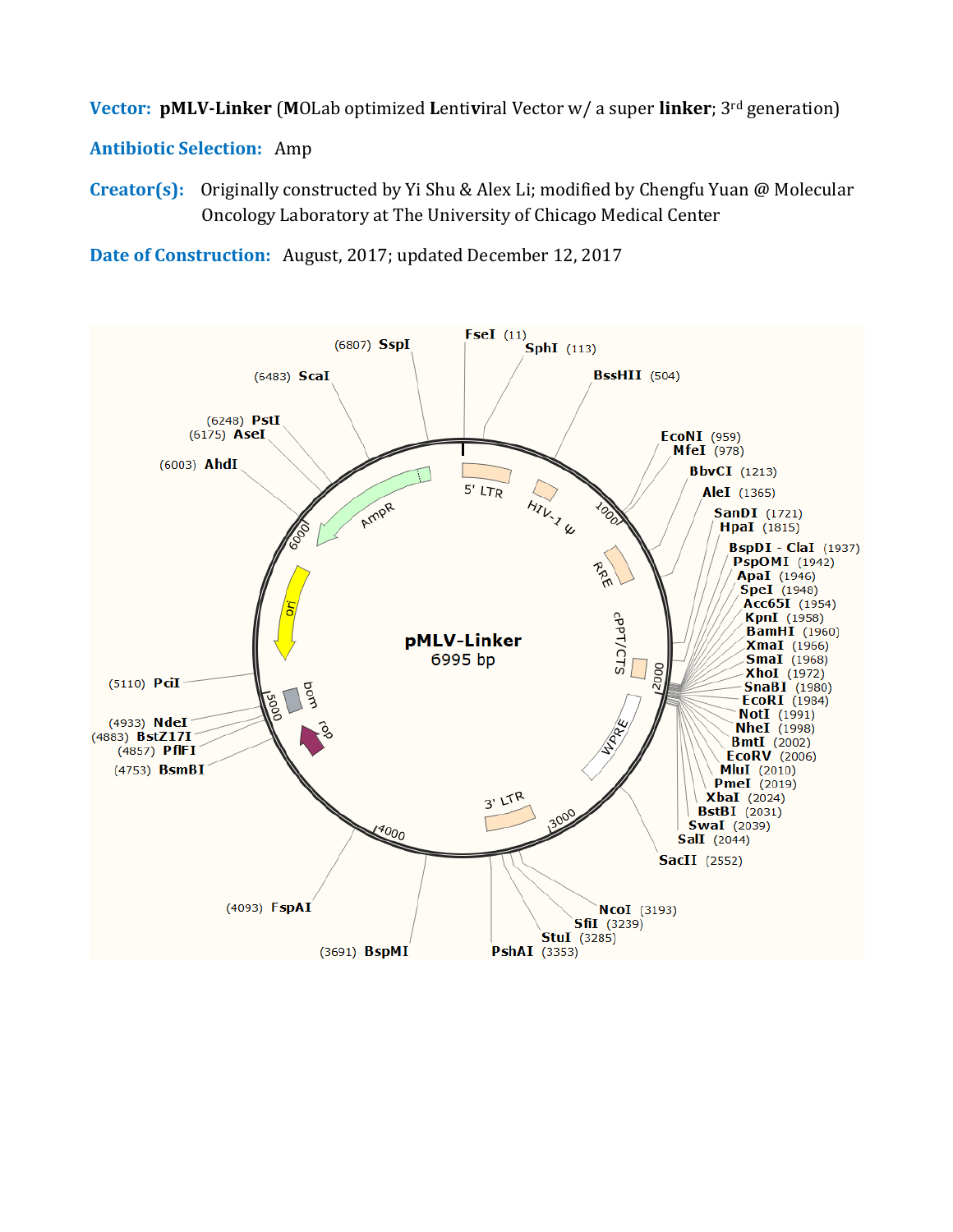## **pMLV-Linker Full-Length Sequence**

GAATTGGCCGGCCACTACCGCGTGTAGTCTTATGCAATACTCTTGTAGTCTTGCAACATGGTAACGATGAGTTAGCAACATG CCTTACAAGGAGAGAAAAAGCACCGTGCATGCCGATTGGTGGAAGTAAGGTGGTACGATCGTGCCTTATTAGGAAGGCAACA GACGGGTCTGACATGGATTGGACGAACCACTGAATTGCCGCATTGCAGAGATATTGTATTTAAGTGCCTAGCTCGATACAAT AACGGGTCTCTCTGGTTAGACCAGATCTGAGCCTGGGAGCTCTCTGGCTAACTAGGGAACCCACTGCTTAAGCCTCAATAAA GCTTGCCTTGAGTGCTTCAAGTAGTGTGTGCCCGTCTGTTGTGTGACTCTGGTAACTAGAGATCCCTCAGACCCTTTTAGTC AGTGTGGAAAATCTCTAGCAGTGGCGCCCGAACAGGGACCTGAAAGCGAAAGGGAAACCAGAGCTCTCTCGACGCAGGACTC GGCTTGCTGAAGCGCGCACGGCAAGAGGCGAGGGGCGGCGACTGGTGAGTACGCCAAAAATTTTGACTAGCGGAGGCTAGAA GGAGAGAGATGGGTGCGAGAGCGTCAGTATTAAGCGGGGGAGAATTAGATCGCGATGGGAAAAAATTCGGTTAAGGCCAGGG GGAAAGAAAAAATATAAATTAAAACATATAGTATGGGCAAGCAGGGAGCTAGAACGATTCGCAGTTAATCCTGGCCTGTTAG AAACATCAGAAGGCTGTAGACAAATACTGGGACAGCTACAACCATCCCTTCAGACAGGATCAGAAGAACTTAGATCATTATA TAATACAGTAGCAACCCTCTATTGTGTGCATCAAAGGATAGAGATAAAAGACACCAAGGAAGCTTTAGACAAGATAGAGGAA GAGCAAAACAAAAGTAAGACCACCGCACAGCAAGCGGCCACTGATCTTCAGACCTGGAGGAGGAGATATGAGGGACAATTGG AGAAGTGAATTATATAAATATAAAGTAGTAAAAATTGAACCATTAGGAGTAGCACCCACCAAGGCAAAGAGAAGAGTGGTGC AGAGAGAAAAAAGAGCAGTGGGAATAGGAGCTTTGTTCCTTGGGTTCTTGGGAGCAGCAGGAAGCACTATGGGCGCAGCCTC AATGACGCTGACGGTACAGGCCAGACAATTATTGTCTGGTATAGTGCAGCAGCAGAACAATTTGCTGAGGGCTATTGAGGCG CAACAGCATCTGTTGCAACTCACAGTCTGGGGCATCAGCAGCTCCAGGCAAGAATCCTGGCTGTGGAAAGATACCTAAAGGA TCAACAGCTCCTGGGGATTTGGGGTTGCTCTGGAAAACTCATTTGCACCACTGCTGTGCCTTGGAATGCTAGTTGGAGTAAT AAATCTCTGGAACAGATTGGAATCACACGACCTGGATGGAGTGGGACAGAGAAATTAACAATTACACAAGCTTAATACACTC CTTAATTGAAGAATCGCAAAACCAGCAAGAAAAGAATGAACAAGAATTATTGGAATTAGATAAATGGGCAAGTTTGTGGAAT TGGTTTAACATAACAAATTGGCTGTGGTATATAAAATTATTCATAATGATAGTAGGAGGCTTGGTAGGTTTAAGAATAGTTT TTGCTGTACTTTCTATAGTGAATAGAGTTAGGCAGGGATATTCACCATTATCGTTTCAGACCCACCTCCCAACCCCGAGGGG ACCCGACAGGCCCGAAGGAATAGAAGAAGAAGGTGGAGAGAGAGACAGAGACAGATCCATTCGATTAGTGAACGGATCTCGA CGGTATCGGTTAACTTTTAAAAGAAAAGGGGGGATTGGGGGGTACAGTGCAGGGGAAAGAATAGTAGACATAATAGCAACAG ACATACAAACTAAAGAATTACAAAAACAAATTACAAAATTCAAAATTTTATCGATGGGCCCACTAGTGGTACCGGATCCCCC GGGCTCGAGTACGTAGAATTCGCGGCCGCGCTAGCGATATCACGCGTGTTTAAACTCTAGATTCGAAATTTAAATGTCGACA ATCAACCTCTGGATTACAAAATT<mark>GTGAAAGATTGACTGGTATTCTTAAC</mark>TATGTTGCTCCTTTTACGCTATGTGGATACGCT GCTTTAATGCCTTTGTATCATGCTATTGCTTCCCGTATGGCTTTCATTTTCTCCTCCTTGTATAAATCCTGGTTGCTGTCTC TTTATGAGGAGTTGTGGCCCGTTGTCAGGCAACGTGGCGTGGTGTGCACTGTGTTTGCTGACGCAACCCCCACTGGTTGGGG CATTGCCACCACCTGTCAGCTCCTTTCCGGGACTTTCGCTTTCCCCCTCCCTATTGCCACGGCGGAACTCATCGCCGCCTGC CTTGCCCGCTGCTGGACAGGGGCTCGGCTGTTGGGCACTGACAATTCCGTGGTGTTGTCGGGGAAATCATCGTCCTTTCCTT GGCTGCTCGCCTGTGTTGCCACCTGGATTCTGCGCGGGACGTCCTTCTGCTACGTCCCTTCGGCCCTCAATCCAGCGGACCT TCCTTCCCGCGGCCTGCTGCCGGCTCTGCGGCCTCTTCCGCGTCTTCGCCTTCGCCCTCAGACGAGTCGGATCTCCCTTTGG GCCGCCTCCCCGCCT CTTTAAGACCAATGACTTACAAGGCAGCTGTAGATCTTAGCCACTTTTTAAAAGAAAAGGGGGGAC TGGAAGGGCTAATTCACTCCCAACGAAAATAAGATCTGCTTTTTGCTTGTACTGGGTCTCTCTGGTTAGACCAGATCTGAGC CTGGGAGCTCTCTGGCTAACTAGGGAACCCACTGCTTAAGCCTCAATAAAGCTTGCCTTGAGTGCTTCAAGTAGTGTGTGCC CGTCTGTTGTGTGACTCTGGTAACTAGAGATCCCTCAGACCCTTTTAGTCAGTGTGGAAAATCTCTAGCAGTAGTAGTTCAT GTCATCTTATTATTCAGTATTTATAACTTGCAAAGAAATGAATATCAGAGAGTGAGAGGAACTTGTTTATTGCAGCTTATAA TGGTTACAAATAAAGCAATAGCATCACAAATTTCACAAATAAAGCATTTTTTTCACTGCATTCTAGTTGTGGTTTGTCCAAA CTCATCAATGTATCTTATCATGTCTGGCTCTAGCTATCCCGCCCCTAACTCCGCCCAGTTCCGCCCATTCTCCGCCCCATGG CTGACTAATTTTTTTTATTTATGCAGAGGCCGAGGCCGCCTCGGCCTCTGAGCTATTCCAGAAGTAGTGAGGAGGCTTTTTT GGAGGCCTTCGACCGATGCCCTTGAGAGCCTTCAACCCAGTCAGCTCCTTCCGGTGGGCGCGGGGCATGACTATCGTCGCCG CACTTATGACTGTCTTCTTTATCATGCAACTCGTAGGACAGGTGCCGGCAGCGCTCTGGGTCATTTTCGGCGAGGACCGCTT TCGCTGGAGCGCGACGATGATCGGCCTGTCGCTTGCGGTATTCGGAATCTTGCACGCCCTCGCTCAAGCCTTCGTCACTGGT CCCGCCACCAAACGTTTCGGCGAGAAGCAGGCCATTATCGCCGGCATGGCGGCCGACGCGCTGGGCTACGTCTTGCTGGCGT TCGCGACGCGAGGCTGGATGGCCTTCCCCATTATGATTCTTCTCGCTTCCGGCGGCATCGGGATGCCCGCGTTGCAGGCCAT GCTGTCCAGGCAGGTAGATGACGACCATCAGGGACAGCTTCAAGGATCGCTCGCGGCTCTTACCAGCCTAACTTCGATCATT GGACCGCTGATCGTCACGGCGATTTATGCCGCCTCGGCGAGCACATGGAACGGGTTGGCATGGATTGTAGGCGCCGCCCTAT ACCTTGTCTGCCTCCCCGCGTTGCGTCGCGGTGCATGGAGCCGGGCCACCTCGACCTGAATGGAAGCCGGCGGCACCTCGCT AACGGATTCACCACTCCAAGAATTGGAGCCAATCAATTCTTGCGGAGAACTGTGAATGCGCAAACCAACCCTTGGCAGAACA TATCCATCGCGTCCGCCATCTCCAGCAGCCGCACGCGGCGCATCTCGGGCAGCGTTGGGTCCTGGCCACGGGTGCGCATGAT CGTGCTCCTGTCGTTGAGGACCCGGCTAGGCTGGCGGGGTTGCCTTACTGGTTAGCAGAATGAATCACCGATACGCGAGCGA ACGTGAAGCGACTGCTGCTGCAAAACGTCTGCGACCTGAGCAACAACATGAATGGTCTTCGGTTTCCGTGTTTCGTAAAGTC TGGAAACGCGGAAGTCAGCGCCCTGCACCATTATGTTCCGGATCTGCATCGCAGGATGCTGCTGGCTACCCTGTGGAACACC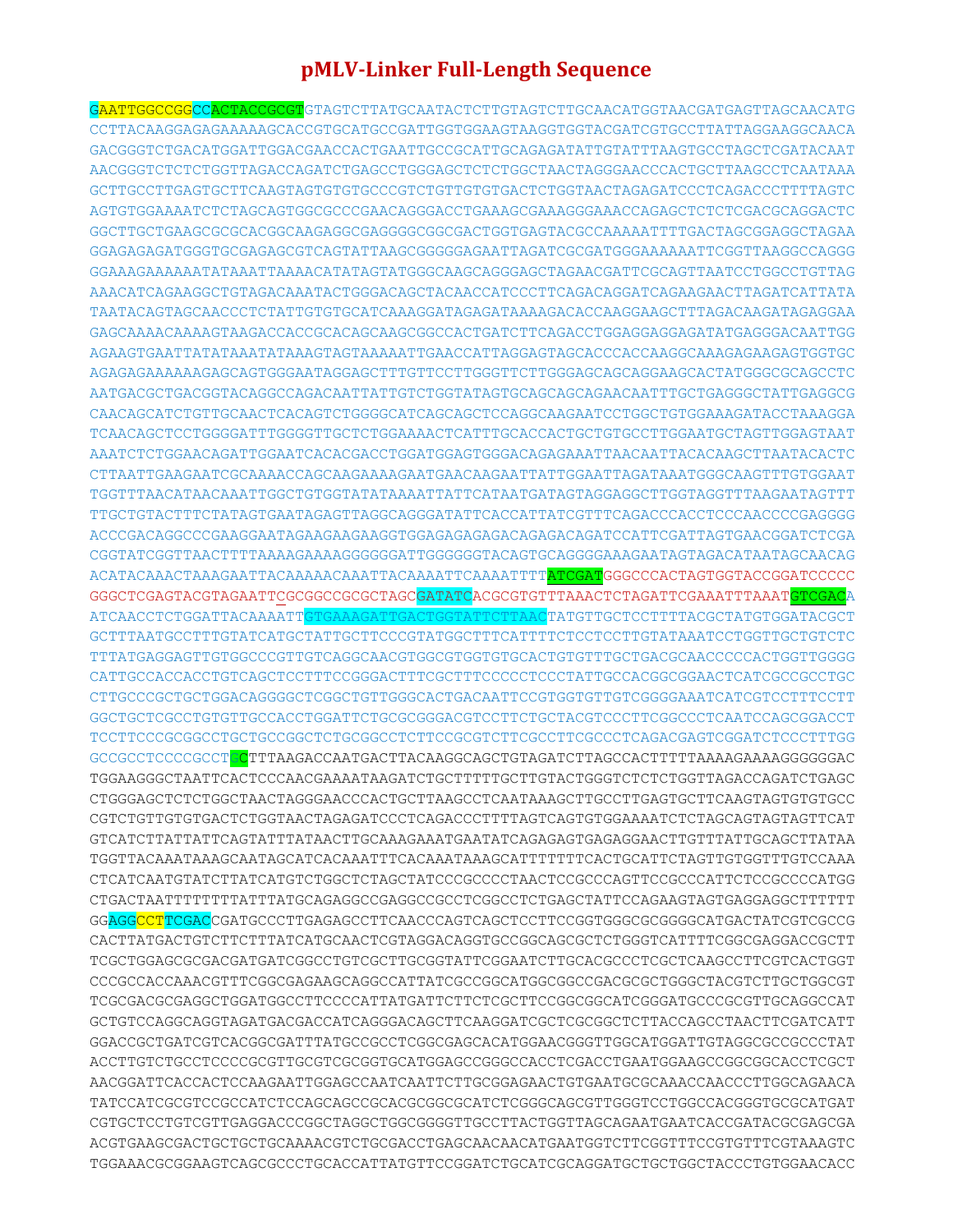TACATCTGTATTAACGAAGCGCTGGCATTGACCCTGAGTGATTTTTCTCTGGTCCCGCCGCATCCATACCGCCAGTTGTTTA CCCTCACAACGTTCCAGTAACCGGGCATGTTCATCATCAGTAACCCGTATCGTGAGCATCCTCTCTCGTTTCATCGGTATCA TTACCCCCATGAACAGAAATCCCCCTTACACGGAGGCATCAGTGACCAAACAGGAAAAAACCGCCCTTAACATGGCCCGCTT TATCAGAAGCCAGACATTAACGCTTCTGGAGAAACTCAACGAGCTGGACGCGGATGAACAGGCAGACATCTGTGAATCGCTT CACGACCACGCTGATGAGCTTTACCGCAGCTGCCTCGCGCGTTTCGGTGATGACGGTGAAAACCTCTGACACATGCAGCTCC CGGAGACGGTCACAGCTTGTCTGTAAGCGGATGCCGGGAGCAGACAAGCCCGTCAGGGCGCGTCAGCGGGTGTTGGCGGGTG TCGGGGCGCAGCCATGACCCAGTCACGTAGCGATAGCGGAGTGTATACTGGCTTAACTATGCGGCATCAGAGCAGATTGTAC TGAGAGTGCACCATATGCGGTGTGAAATACCGCACAGATGCGTAAGGAGAAAATACCGCATCAGGCGCTCTTCCGCTTCCTC GCTCACTGACTCGCTGCGCTCGGTCGTTCGGCTGCGGCGAGCGGTATCAGCTCACTCAAAGGCGGTAATACGGTTATCCACA GAATCAGGGGATAACGCAGGAAAGAACATGTGAGCAAAAGGCCAGCAAAAGGCCAGGAACCGTAAAAAGGCCGCGTTGCTGG CGTTTTTCCATAGGCTCCGCCCCCCTGACGAGCATCACAAAAATCGACGCTCAAGTCAGAGGTGGCGAAACCCGACAGGACT ATAAAGATACCAGGCGTTTCCCCCTGGAAGCTCCCTCGTGCGCTCTCCTGTTCCGACCCTGCCGCTTACCGGATACCTGTCC GCCTTTCTCCCTTCGGGAAGCGTGGCGCTTTCTCATAGCTCACGCTGTAGGTATCTCAGTTCGGTGTAGGTCGTTCGCTCCA AGCTGGGCTGTGTGCACGAACCCCCCGTTCAGCCCGACCGCTGCGCCTTATCCGGTAACTATCGTCTTGAGTCCAACCCGGT AAGACACGACTTATCGCCACTGGCAGCAGCCACTGGTAACAGGATTAGCAGAGCGAGGTATGTAGGCGGTGCTACAGAGTTC TTGAAGTGGTGGCCTAACTACGGCTACACTAGAAGGACAGTATTTGGTATCTGCGCTCTGCTGAAGCCAGTTACCTTCGGAA AAAGAGTTGGTAGCTCTTGATCCGGCAAACAAACCACCGCTGGTAGCGGTGGTTTTTTTGTTTGCAAGCAGCAGATTACGCG CAGAAAAAAAGGATCTCAAGAAGATCCTTTGATCTTTTCTACGGGGTCTGACGCTCAGTGGAACGAAAACTCACGTTAAGGG ATTTTGGTCATGAGATTATCAAAAAGGATCTTCACCTAGATCCTTTTAAATTAAAAATGAAGTTTTAAATCAATCTAAAGTA TATATGAGTAAACTTGGTCTGACAGTTACCAATGCTTAATCAGTGAGGCACCTATCTCAGCGATCTGTCTATTTCGTTCATC CATAGTTGCCTGACTCCCCGTCGTGTAGATAACTACGATACGGGAGGGCTTACCATCTGGCCCCAGTGCTGCAATGATACCG CGAGACCCACGCTCACCGGCTCCAGATTTATCAGCAATAAACCAGCCAGCCGGAAGGGCCGAGCGCAGAAGTGGTCCTGCAA CTTTATCCGCCTCCATCCAGTCTATTAATTGTTGCCGGGAAGCTAGAGTAAGTAGTTCGCCAGTTAATAGTTTGCGCAACGT TGTTGCCATTGCTGCAGGCATCGTGGTGTCACGCTCGTCGTTTGGTATGGCTTCATTCAGCTCCGGTTCCCAACGATCAAGG CGAGTTACATGATCCCCCATGTTGTGCAAAAAAGCGGTTAGCTCCTTCGGTCCTCCGATCGTTGTCAGAAGTAAGTTGGCCG CAGTGTTATCACTCATGGTTATGGCAGCACTGCATAATTCTCTTACTGTCATGCCATCCGTAAGATGCTTTTCTGTGACTGG TGAGTACTCAACCAAGTCATTCTGAGAATAGTGTATGCGGCGACCGAGTTGCTCTTGCCCGGCGTCAACACGGGATAATACC GCGCCACATAGCAGAACTTTAAAAGTGCTCATCATTGGAAAACGTTCTTCGGGGCGAAAACTCTCAAGGATCTTACCGCTGT TGAGATCCAGTTCGATGTAACCCACTCGTGCACCCAACTGATCTTCAGCATCTTTTACTTTCACCAGCGTTTCTGGGTGAGC AAAAACAGGAAGGCAAAATGCCGCAAAAAAGGGAATAAGGGCGACACGGAAATGTTGAATACTCATACTCTTCCTTTTTCAA TATTATTGAAGCATTTATCAGGGTTATTGTCTCATGAGCGGATACATATTTGAATGTATTTAGAAAAATAAACAAATAGGGG TTCCGCGCACATTTCCCCGAAAAGTGCCACCTGACGTCTAAGAAACCATTATTATCATGACATTAACCTATAAAAATAGGCG TATCACGAGGCCCTTTCGTCTTCAA

## **Zero Cutters**

|                             | 12<br>Bsu36I<br>CCTNAGG                        |
|-----------------------------|------------------------------------------------|
| # Enzyme Specificity        | 13<br>NN (N) 11CAA (N) 5GTGG (N) 10NN<br>CspCI |
| ACCGGT                      | 14                                             |
| AgeI                        | DraIII CACNNNGTG                               |
| 2.                          | 15                                             |
| GGCGCGCC                    | NsiI                                           |
| AscI                        | ATGCAT                                         |
| 3                           | 16                                             |
| AsiSI                       | TTAATTAA                                       |
| GCGATCGC                    | PacI                                           |
| 4                           | 17                                             |
| CCTAGG                      | CACGTG                                         |
| AvrII                       | PmlI                                           |
| 5.                          | 18                                             |
| BclI                        | CGGWCCG                                        |
| TGATCA                      | RsrII                                          |
| 6                           | 19                                             |
| GCTNAGC                     | SbfI                                           |
| BlpI                        | CCTGCAGG                                       |
| BmgBI<br>CACGTC             | 20<br>ACCWGGT<br>SexAI                         |
| 8                           | 21                                             |
| BsiWI                       | CRCCGGYG                                       |
| CGTACG                      | SqrAI                                          |
| 9                           | 22                                             |
| TGTACA                      | GCCCGGGC                                       |
| BsrGI                       | SrfI                                           |
| 10                          | 23                                             |
| GGTNACC                     | CCANNNNNNNNNTGG                                |
| BstEII                      | XcmI                                           |
| 11<br>CCANNNNNNTGG<br>BstXI |                                                |

## **One/Single-Cutters**

| # | <b>Enzyme</b> | <b>Specificity</b>       | Sites & | <b>Cut positions</b><br>flanks (blunt 5' ext. 3' ext.) |
|---|---------------|--------------------------|---------|--------------------------------------------------------|
|   | Acc65I        | $G$ $G$ $G$              | list    | $*1954/1958$                                           |
|   | $2$   AhdI    | GACNNAN NNGTC            | list    | 6003/6002                                              |
|   | AleI          | CACNN <sub>ANNG</sub> TG | list    | 1365                                                   |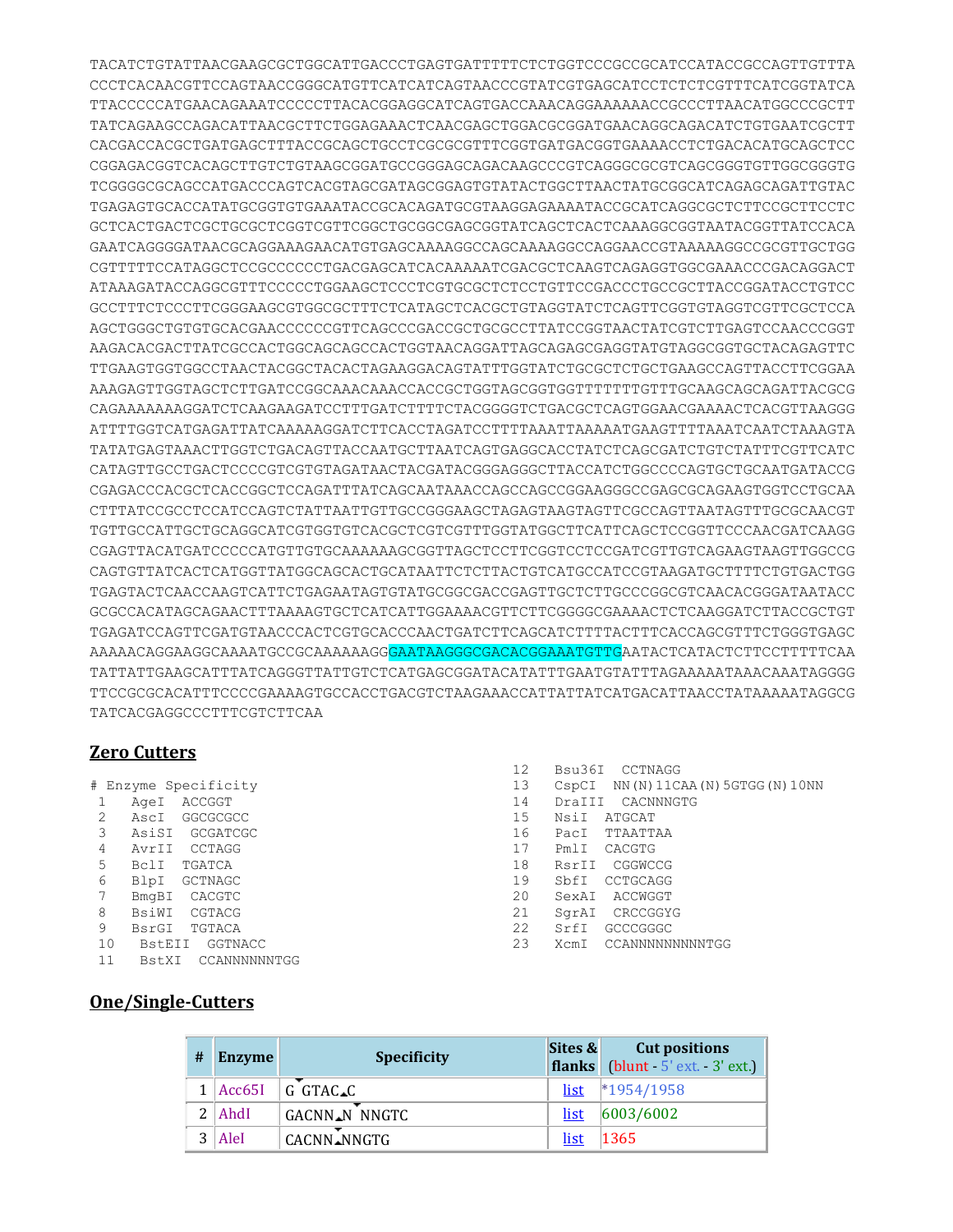| 4  | ApaI          | G_GGCC C                                                                                 | list        | 1946/1942           |
|----|---------------|------------------------------------------------------------------------------------------|-------------|---------------------|
| 5  | AseI          | AT TA_AT                                                                                 | list        | 6175/6177           |
| 6  | Bael          | $\triangle(N)_{5}$ (N) <sub>10</sub> ACNNNNGTAYC(N) <sub>7</sub> $\triangle(N)_{5}$      | list        | 126/121+159/154     |
| 7  | <b>BamHI</b>  | G GATC_C                                                                                 | list        | 1960/1964           |
| 8  | <b>BbvCI</b>  | CC TCA_GC                                                                                | list        | 1213/1216           |
| 9  | <b>BfuAI</b>  | ACCTGCNNNN NNNN                                                                          | list        | 3691/3695           |
| 10 | <b>BmtI</b>   | G_CTAG C                                                                                 | list        | 2002/1998           |
| 11 | <b>BsaXI</b>  | $\triangle NNN$ (N) <sub>9</sub> AC(N) <sub>5</sub> CTCC(N) <sub>7</sub> $\triangle NNN$ | list        | 1605/1602+1635/1632 |
| 12 | <b>BsmBI</b>  | CGTCTCN NNNN <sub>-</sub>                                                                | list        | *4753/4757          |
| 13 | <b>BspDI</b>  | AT CG_AT                                                                                 | list        | *1937/1939          |
| 14 | <b>BspEI</b>  | T CCGG.A                                                                                 | list        | *#4301/4305         |
| 15 | <b>BspMI</b>  | ACCTGCNNNN NNNN <sub>-</sub>                                                             | list        | 3691/3695           |
| 16 | <b>BssHII</b> | G CGCG.C                                                                                 | list        | *504/508            |
| 17 | <b>BstBI</b>  | TT CG_AA                                                                                 | list        | *2031/2033          |
| 18 | BstZ17I       | GTA_TAC                                                                                  | list        | 4883                |
| 19 | ClaI          | AT CG_AT                                                                                 | list        | *1937/1939          |
| 20 | <b>EcoNI</b>  | CCTNN NANNAGG                                                                            | list        | 959/960             |
| 21 | <b>EcoRI</b>  | G AATT_C                                                                                 | list        | *1984/1988          |
| 22 | <b>EcoRV</b>  | GATLATC                                                                                  | list        | 2006                |
| 23 | Fsel          | GG_CCGG CC                                                                               | list        | $*11/7$             |
| 24 | Hpal          | GTT_AAC                                                                                  | list        | 1815                |
| 25 | KpnI          | $G_\text{-}GTAC$ $C$                                                                     | list        | 1958/1954           |
| 26 | MfeI          | C AATT.G                                                                                 | list        | 978/982             |
| 27 | MluI          | A CGCG.T                                                                                 | list        | *2010/2014          |
| 28 | MscI          | TGG_CCA                                                                                  | list        | #4083               |
| 29 | <b>NcoI</b>   | C CATG.G                                                                                 | list        | 3193/3197           |
| 30 | Ndel          | CA TA_TG                                                                                 | list        | 4933/4935           |
| 31 | <b>Nhel</b>   | G CTAG_C                                                                                 | list        | *1998/2002          |
| 32 | <b>NotI</b>   | <b>GC_CCCC</b> <sup>C</sup> CC                                                           | <u>list</u> | *1991/1995          |
| 33 | PaeR7I        | C TCGA_G                                                                                 | <u>list</u> | *1972/1976          |
| 34 | PciI          | A CATG.T                                                                                 | <u>list</u> | 5110/5114           |
| 35 | PfIFI         | GACN NANGTC                                                                              | list        | 4857/4858           |
| 36 | Pmel          | GTTT_AAAC                                                                                | list        | 2019                |
| 37 | PshAI         | <b>GACNN_NNGTC</b>                                                                       | <u>list</u> | $*3353$             |
| 38 | PspOMI        | G GGCC_C                                                                                 | list        | 1942/1946           |
| 39 | PspXI         | VC TCGA_GB                                                                               | list        | *1972/1976          |
| 40 | PstI          | C.TGCA G                                                                                 | list        | 6248/6244           |
| 41 | SacII         | $CC\_GC$ $GG$                                                                            | list        | *2552/2550          |
| 42 | SalI          | G TCGA_C                                                                                 | <u>list</u> | *2044/2048          |
| 43 | Scal          | AGT_ACT                                                                                  | list        | 6483                |
| 44 | SfiI          | GGCCN_NNN NGGCC                                                                          | <u>list</u> | *3239/3236          |
| 45 | Smal          | CCC_GGG                                                                                  | <u>list</u> | $*1968$             |
| 46 | <b>SnaBI</b>  | TAC_GTA                                                                                  | <u>list</u> | *1980               |
| 47 | Spel          | A CTAG <sub>AT</sub>                                                                     | <u>list</u> | 1948/1952           |
| 48 | SphI          | $G_{\nightharpoonup}$ CAT $G$ <sup>-</sup> C                                             | list        | 113/109             |